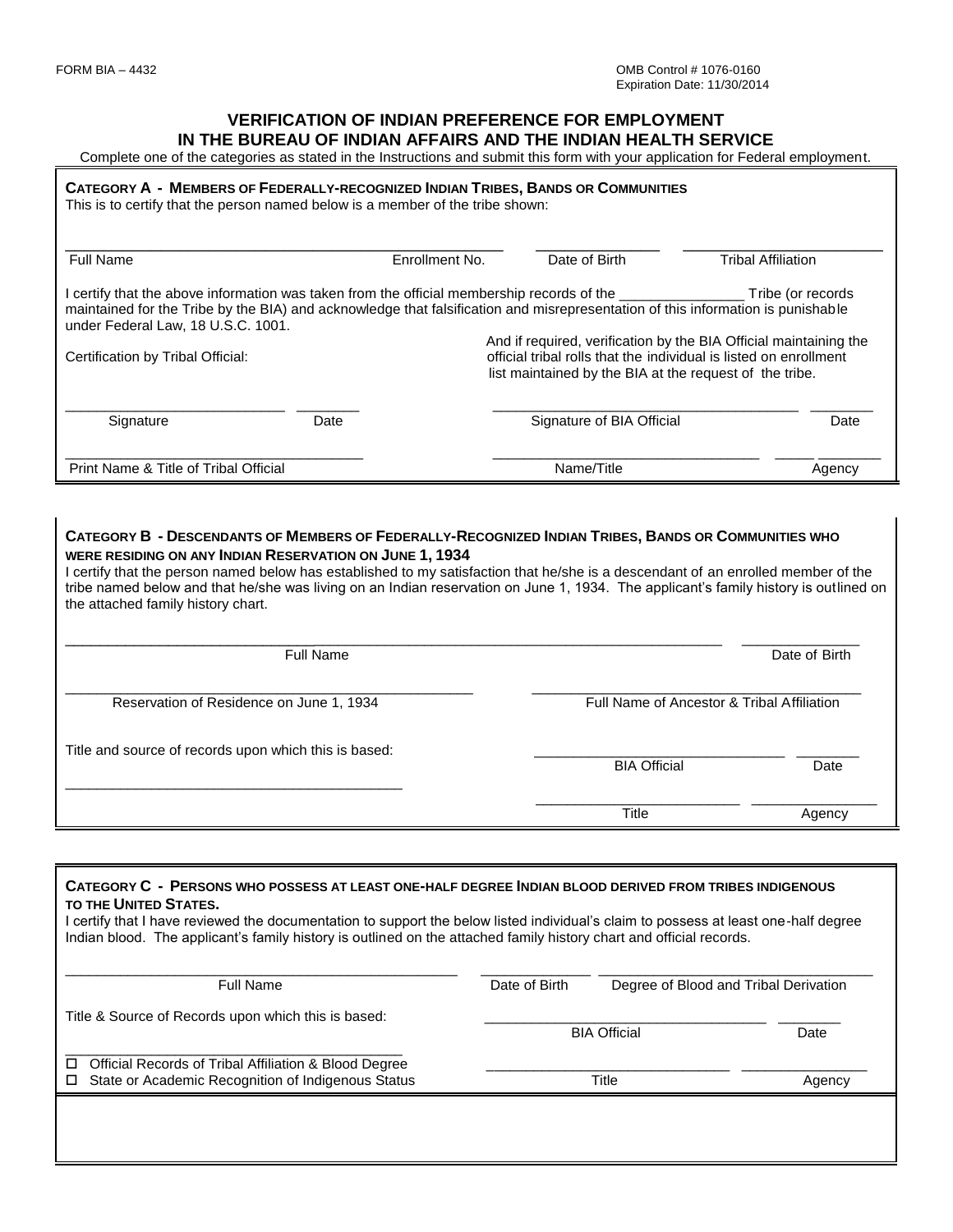#### **CATEGORY D - ALASKA NATIVE**

| I certify that the person named below is a member of an Alaska Native Tribe; or, an individual whose name appears on the roll of<br>Alaska Natives prior to July 31, 1981, and not subsequently disenrolled; or, an individual who was issued stock in a Native<br>corporation pursuant to 43 U.S.C. $1606(q)(1)(B)(i)$ . |               |                                        |        |  |  |  |
|---------------------------------------------------------------------------------------------------------------------------------------------------------------------------------------------------------------------------------------------------------------------------------------------------------------------------|---------------|----------------------------------------|--------|--|--|--|
| Name                                                                                                                                                                                                                                                                                                                      | Date of Birth | Alaska Native Village/Corporation/Roll |        |  |  |  |
| Title and source of records upon which this is based:                                                                                                                                                                                                                                                                     |               |                                        |        |  |  |  |
|                                                                                                                                                                                                                                                                                                                           |               | <b>BIA Official</b>                    | Date   |  |  |  |
|                                                                                                                                                                                                                                                                                                                           |               | <b>Title</b>                           | Agency |  |  |  |

## **INSTRUCTIONS FOR COMPLETING FORM BIA-4432**

1. It is the responsibility of the individual to establish evidence of entitlement to Indian preference. Applicants must submit as much background information as possible to verify eligibility for Indian preference. Falsification or misrepresentation of information is punishable under Federal Law, 18 U.S.C. 1001.

## **CATEGORY A**

**MEMBERS OF FEDERALLY-RECOGNIZED INDIAN TRIBES, BANDS OR COMMUNITIES**. If you are a member of a Federally-recognized tribe, you must request that your tribe complete this category. One of the following procedures will apply and you will be advised by your tribe:

If your tribe has contracted or compacted the maintenance of tribal enrollment records under the Indian Self-Determination and Education Assistance Act, Pub. L. 93-638, as amended, 25 U.S.C. 450, a verification signed by an *authorized* Tribal Representative(s) is sufficient.

If your tribe does *not* maintain tribal enrollment records, the tribe must certify that you are a member and you must submit the form to the BIA official who maintains the official roll for the tribe.

## **CATEGORY B AND C**

- DESCENDANTS OF MEMBERS OF FEDERALLY RECOGNIZED INDIAN TRIBES, BANDS OR COMMUNITIES WHO WERE **RESIDING ON ANY INDIAN RESERVATION ON JUNE 1, 1934**
- **· PERSONS WHO POSSESS AT LEAST ONE-HALF DEGREE INDIAN BLOOD DERIVED FROM TRIBES INDIGENOUS TO THE UNITED STATES**

If you are claiming preference based on any of these categories, you should provide as much information as possible regarding your family history. This will be the only information which the BIA will have to certify your lineal descent.

If you are claiming preference based upon lineal descent from a member of a federally recognized tribe, band or community, you must also document that you were residing within the present boundaries of the reservation on June 1, 1934.

If you possess one-half degree Indian blood from a tribe indigenous to the United States, you must submit state or academic records that document this status, as well as official records that establish your degree of Indian blood, such as census records. You must also complete the attached FAMILY HISTORY.